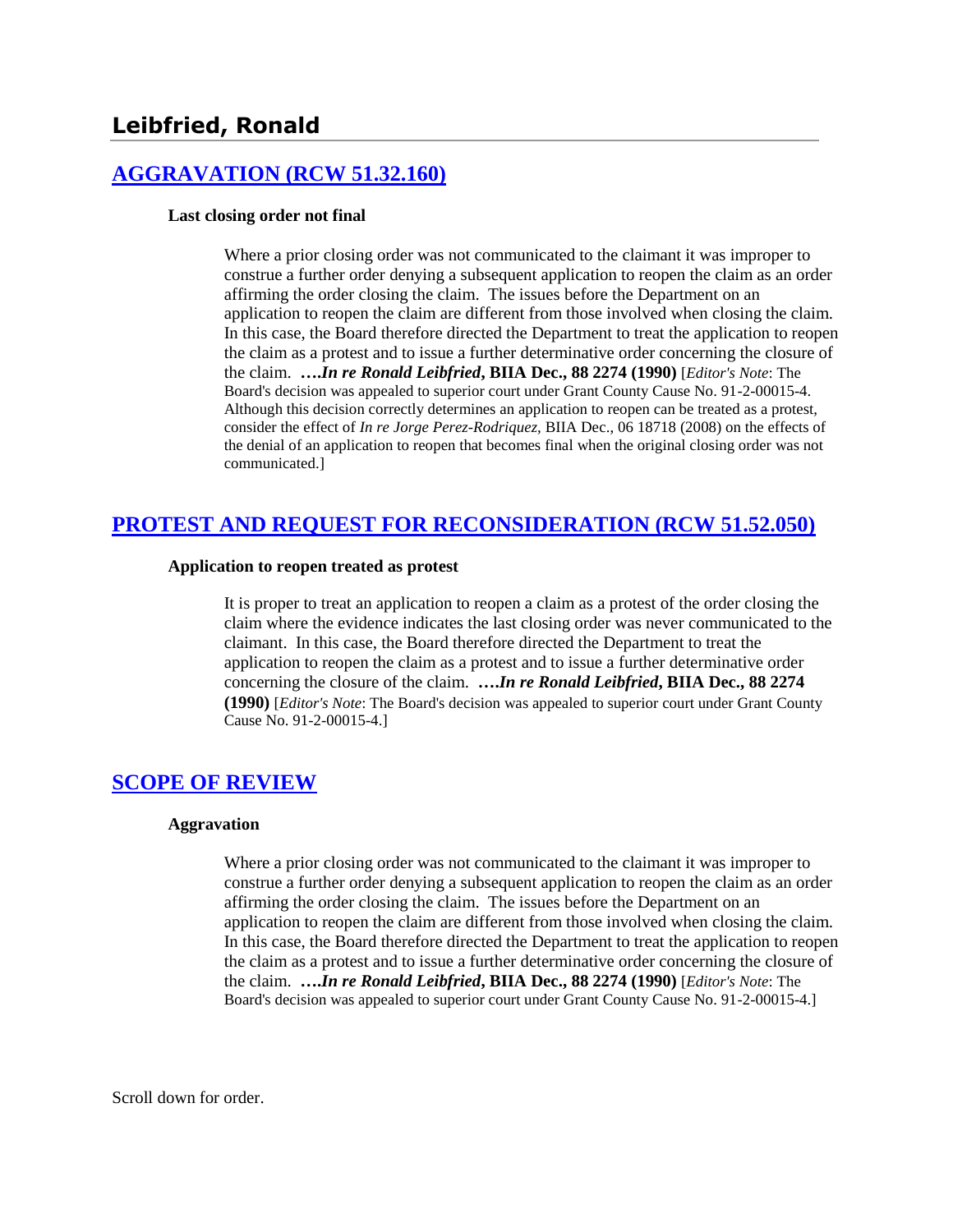## **BEFORE THE BOARD OF INDUSTRIAL INSURANCE APPEALS STATE OF WASHINGTON**

**)**

**IN RE: RONALD K. LEIBFRIED ) DOCKET NO. 88 2274**

**CLAIM NO. T-077058 ) DECISION AND ORDER**

APPEARANCES:

Claimant, Ronald K. Leibfried, by Law Offices of Tom G. Cordell, per Tom G. Cordell, Attorney, and Jeanette M. Gunther, Legal Assistant

Self-Insured Employer, AMFAC, Incorporated, by Gavin, Robinson, Kendrick, Redman, Pratt, & Crollard, Inc., P.S., per Randall D. Leeland, Attorney, and Laura Manley, Legal Assistant

This is an appeal filed by the claimant, Ronald K. Leibfried, on June 3, 1988 from an order of the Department of Labor and Industries dated May 11, 1988 which adhered to the provisions of a Department order dated April 7, 1988. The Department's order of April 7, 1988 denied the claimant's application to reopen the claim for aggravation of condition and ordered that the claim remain closed pursuant to an order of September 14, 1987 and denied self-insured responsibility for a "chronic thoracic strain". **APPEAL DISMISSED**.

# **DECISION**

Pursuant to RCW 51.52.104 and RCW 51.52.106, this matter is before the Board for review and decision on a timely Petition for Review filed by the employer to a Proposed Decision and Order issued on May 1, 1990 in which the order of the Department dated May 11, 1988 was reversed and the matter remanded to the Department to provide further treatment and take such other action as may be indicated.

The Board has reviewed the evidentiary rulings in the record of proceedings and finds that no prejudicial error was committed and said rulings are hereby affirmed. In particular, contrary to statements in the employer's Petition for Review, we conclude that the employer had ample opportunity to fully litigate the question of whether the claimant received the Department order of September 14, 1987.

That issue was first raised by claimant's counsel at the first hearing, just before the testimony of the claimant. Counsel for the self-insured employer did not object at that time. In fact, the selfinsured employer cross-examined extensively on that issue. Following the testimony of Mr. Leibfried,

1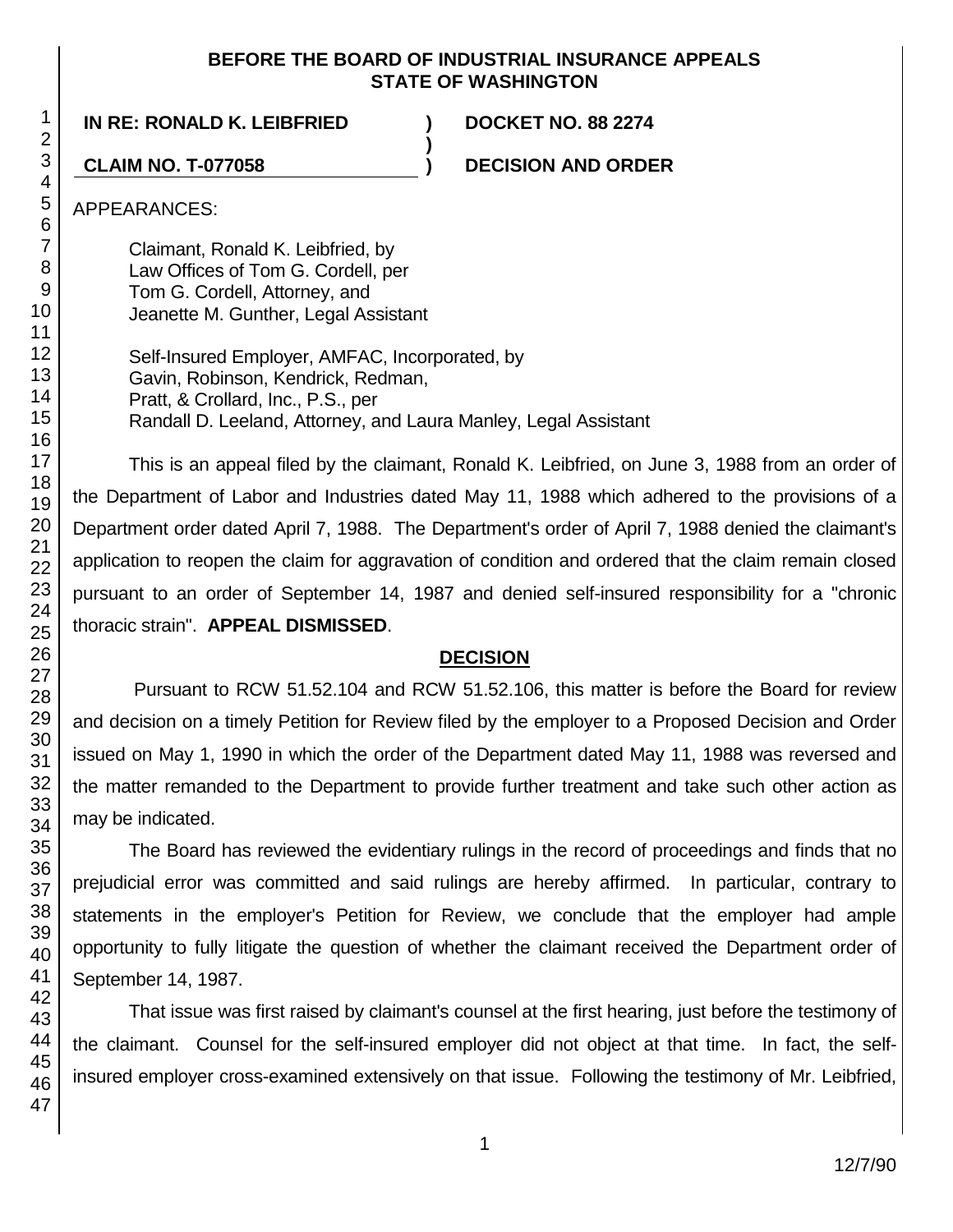the employer requested the opportunity to present lay witnesses regarding the issue of the communication of the September 14, 1987 order. At no time through the hearing process did the employer object to litigation of the communication issue. Additionally, on January 26, 1990 the Industrial Appeals Judge sent a letter to both counsel, indicating that he had reviewed the transcript and determined that the jurisdictional issue would be resolved by a finding that the order of September 14, 1987 was not communicated to the claimant. He gave counsel until February 9, 1990 to respond. There is no indication that counsel for the self-insured employer took any action. The question of whether the September 14, 1987 order was communicated to the claimant is therefore properly before

This is a claim for an industrial injury to claimant's lower back which occurred on May 19, 1987. The Department issued its first closing order on September 14, 1987. That order was mailed to the claimant at an address in Quincy, Washington, where he no longer resided. Mr. Leibfried contends he first learned that his claim was closed when he went to his doctor in February of 1988, seeking further treatment. At that time, the receptionist checked a computer terminal and determined that the claim was closed. Since the claim was closed, he filed an application to reopen. Apparently, it was not until after the litigation had started in this matter, that the closing order of September 14, 1987 was actually communicated to the claimant.

There is nothing to rebut the claimant's version of what occurred. The self-insured employer had from April 17, 1989, the date Mr. Leibfried testified, until at least February 9, 1990, the date that the Industrial Appeals Judge requested the parties' respective positions regarding his finding on the jurisdictional issue, in order to offer additional information regarding the communication of the order. Since we have no reason to disbelieve Mr. Leibfried's testimony, we conclude that the September 14, 1987 order was not communicated to him until sometime after litigation had started in this appeal.

After finding that the September 14, 1987 order had not been communicated to the claimant, our Industrial Appeals Judge construed the claimant's application to reopen for aggravation filed on March 3, 1988 as a timely protest to the Department order of September 14, 1987. He also determined that the Department order of May 11, 1988 constituted an order affirming the September 14, 1987 closure order. He then characterized this appeal as a direct appeal from the May 11, 1988 "closing" order and remanded the claim for further treatment. We disagree with the Industrial Appeals Judge's analysis that the May 11, 1988 order constitutes an order affirming the September 14, 1987 closing order.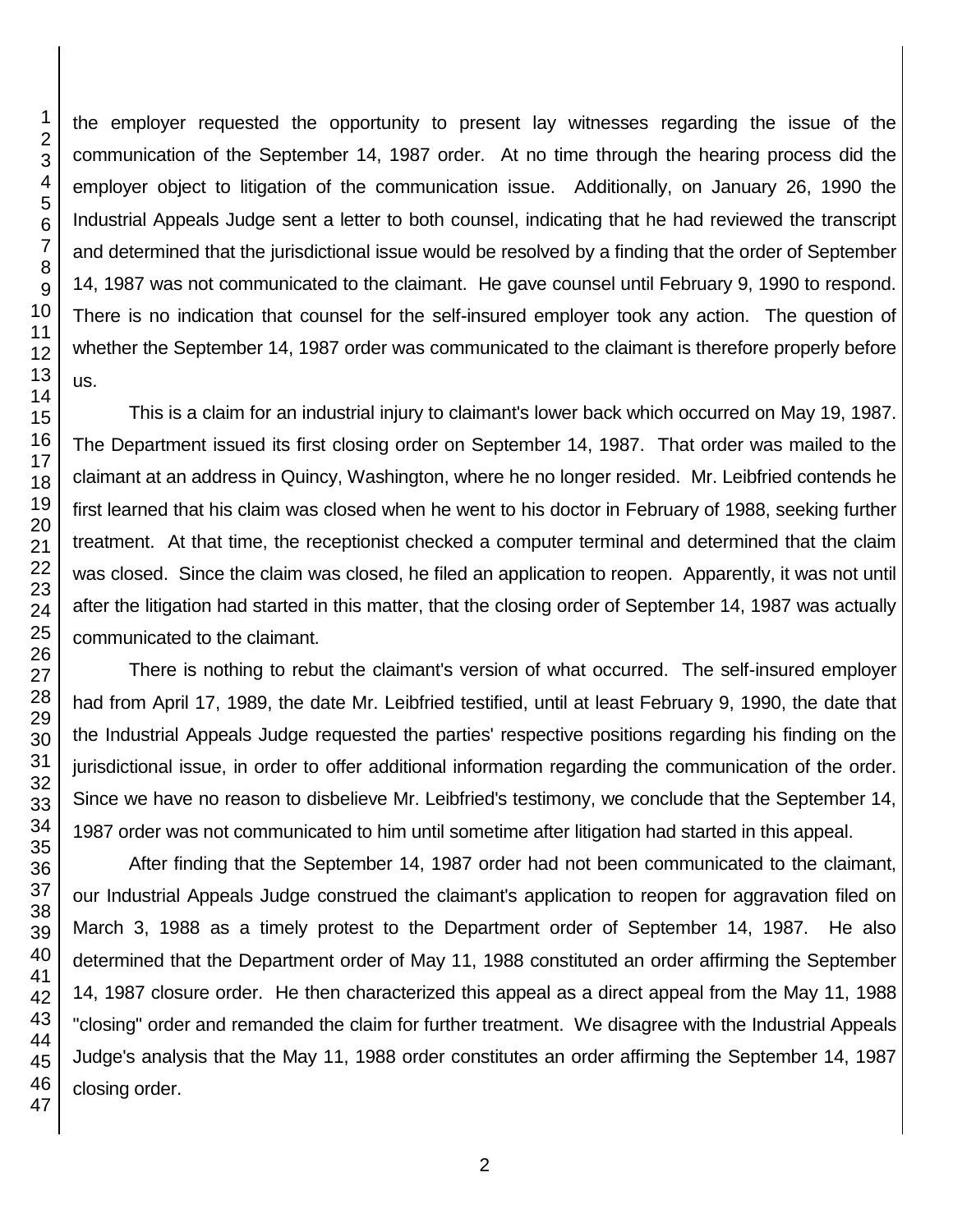It is proper to construe the March 3, 1988 application for reopening as a protest to the Department order of September 14, 1987. At the time that application was filed, the claimant was aware of the closing order of September 14, 1987, based only on oral information he received at his attending physician's office in February 1988. It is clear that the application for reopening filed on claimant's behalf on March 3, 1988, was filed in order to notify the Department of his need for continued treatment. The application therefore constituted a timely protest to the Department order of September 14, 1987, which closed the claim.

However, the September 14, 1987 Department order contained language indicating that the Department would issue a further appealable order upon receipt of a protest. The filing of the protest automatically set the September 14, 1987 order aside and held it in abeyance. The Department must investigate further and enter another determinative order. In re Santos Alonzo, BIIA Dec., 56,833 (1981).

The Industrial Appeals Judge construed the May 11, 1988 Department order as an order issued in response to the protest of March 3, 1988. He interpreted the May 11, 1988 order as adhering to the provisions of the September 14, 1987 closing order. We disagree. In issuing the May11, 1988 order, the Department adhered to the provisions of a Department order of April 7, 1988, which denied the application to reopen for aggravation of condition. In doing so, the Department determined that there had been no objective worsening of the claimant's condition since the previous order issued by the Department on September 14, 1987. However, because the September 14, 1987 order never became final, the aggravation issue was not properly before the Department. Reid v. Dep't of Labor & Indus., 1 Wn.2d 430 (1939). Furthermore, there is a substantial difference between determining the need for further treatment in a claim prior to initial final closure, and determining whether there has been an aggravation of the condition since previous closure, as required by our aggravation statute. It is the former issue, no the latter, which must be decided by the Department. Our jurisdiciton is limited to those issues actually determined by the Department. In re Ronald F. Holstrom, BIIA Dec., 70,033 (1986).

Since the aggravation issue was not properly before the Department and since the Department has not responded to the issues raised by the claimant's protest of March 3, 1988, we do not have jurisdiction over this appeal. The claim must be remanded to the Department with instructions to consider the March 3, 1988 aggravation application as a timely protest to the Department order of September 14, 1987, and to issue a further determinative order on the issues raised by the protest.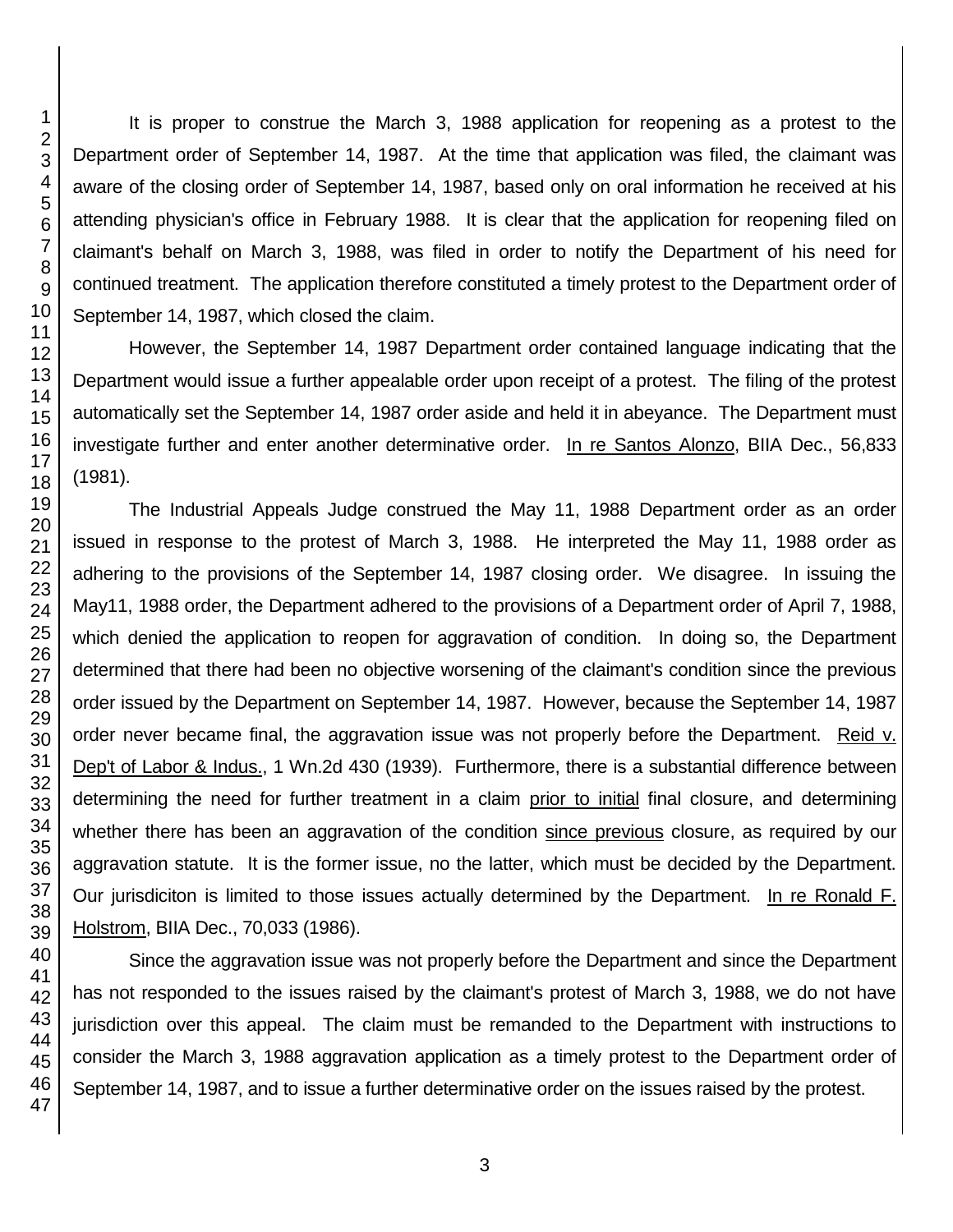## **FINDINGS OF FACT**

1. On June 8, 1987 the Department of Labor and Industries received an accident report alleging an industrial injury to claimant, Ronald K. Leibfried, while in the course of his employment with Lamb Weston (now AMFAC) on May 19, 1987. On June 16, 1987 the Department issued an order allowing the claim. On September 14, 1987 the Department issued an order terminating time loss compensation as paid through May 25, 1987 and closing the claim without award for permanent partial disability.

On March 3, 1988 an application to reopen the claim for aggravation of condition was received by the Department. On April 7, 1988 the Department issued an order denying the claimant's application to reopen for aggravation of condition. On April 20, 1988 the claimant filed a protest and request for reconsideration of the Department's order of April 7, 1988. On May 11, 1988 the Department issued an order adhering to the provisions of its order of April 7, 1988.

On June 3, 1988 the claimant filed a notice of appeal from the Department's order of May 11, 1988. On June 30, 1988 the Board of Industrial Insurance Appeals issued its order granting the appeal, assigning it Docket No. 88 2274 and ordering that further proceedings be held.

- 2. On May 19, 1987, while in the course of his employment with Lamb Weston (AMFAC, Inc.), the claimant sustained an industrial injury to his lower back while shoveling potatoes.
- 3. The order of the Department dated September 14, 1987, which terminated time loss compensation and closed the claim without an award for permanent partial disability, was mailed to the claimant at an address in Quincy, Washington. Claimant no longer resided at that address. The order of September 14, 1987 was not communicated to the claimant until sometime after the claimant filed the application to reopen on March 3, 1988. The claimant was orally advised by his doctor's office in February 1988 that the claim had been closed, which prompted the filing of the reopening application on March 3, 1988, so that he could receive continued treatment.
- 4. The Department did not consider the protest to the Department order of September 14, 1987, and did not issue a subsequent order addressing issues raised by the protest after reconsideration of said order.

# **CONCLUSIONS OF LAW**

- 1. The Board of Industrial Insurance Appeals has jurisdiction over the parties and the subject to this appeal.
- 2. The March 3, 1988 application to reopen constitutes a timely protest to the Department order of September 14, 1987. This protest automatically set aside and held the September 14, 1987 Department order in abeyance.
- 1 2 3 4 5 6 7 8 9 10 11 12 13 14 15 16 17 18 19 20 21 22 23 24 25 26 27 28 29 30 31 32 33 34 35 36 37 38 39 40 41 42 43 44 45 46 47